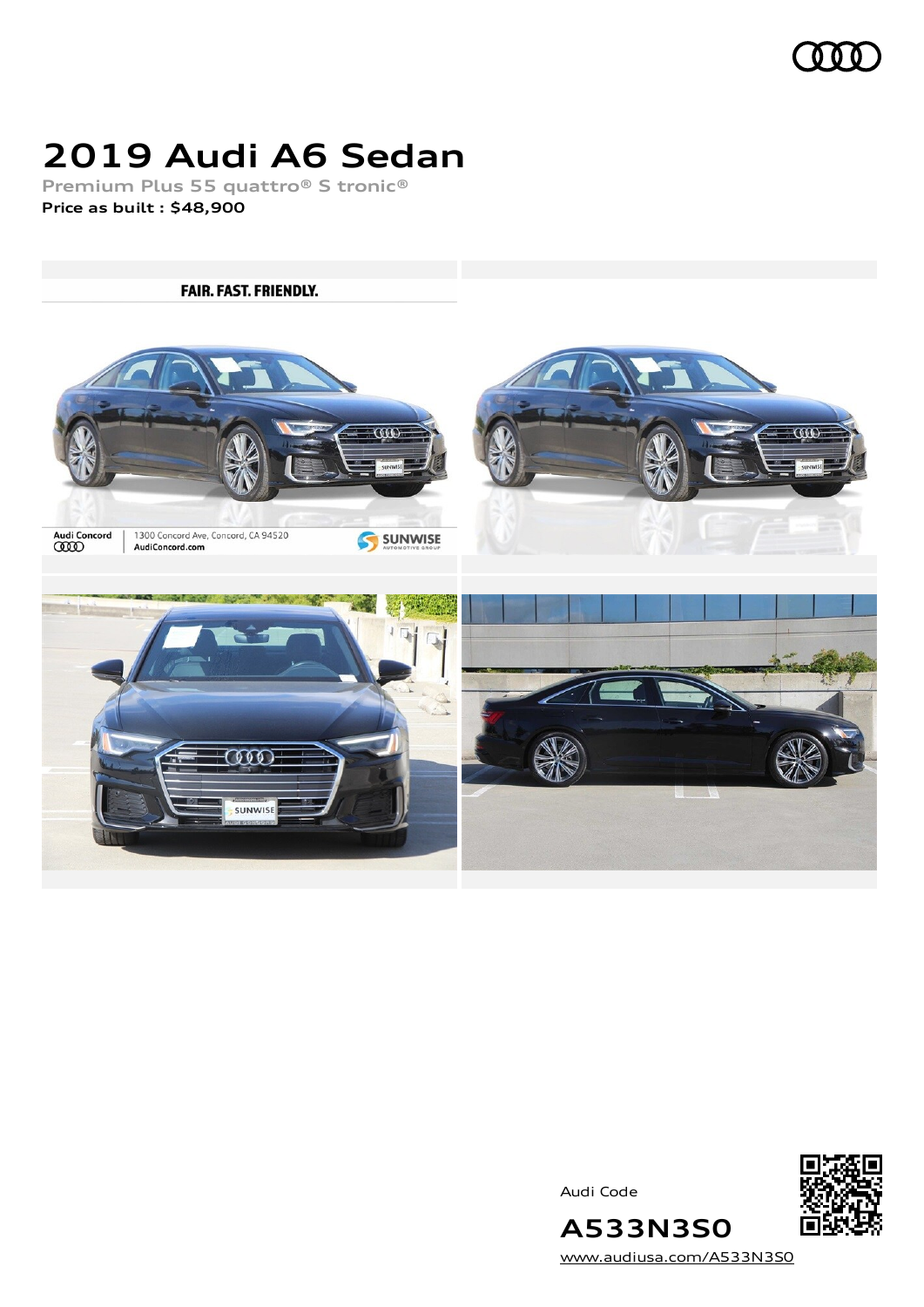# **Summary**

**Audi 2019 Audi A6 Sedan** Premium Plus 55 quattro® S tronic®

**Price as buil[t](#page-8-0)** \$48,900

#### **Exterior colour**

Brilliant Black

#### **Interior colour**

| Seats     | Black with Rock Gray cross stitching |
|-----------|--------------------------------------|
| Dashboard | Black                                |
| Carpet    | Black                                |
| Headliner | Lunar Silver                         |

### **FAIR. FAST. FRIENDLY.**



### **Further Information**

| Warranty        | No           |
|-----------------|--------------|
| Mileage         | 20,866 miles |
| Type of vehicle | Used car     |

### **Technical Specifications**

| Engine type                  | 3.0-liter six-cylinder                        |
|------------------------------|-----------------------------------------------|
| stroke                       | Displacement/Bore and 2,995/84.5 x 89.0 cc/mm |
| Torque                       | 369 lb-ft@rpm                                 |
| Top track speed              | 130 mph mph                                   |
| Acceleration (0 - 60<br>mph) | 5.1 seconds seconds                           |
| Recommended fuel             | Premium                                       |

#### **Audi Code** A533N3S0

**Your configuration on www.audiusa.com** [www.audiusa.com/A533N3S0](https://www.audiusa.com/A533N3S0)

**Commission number** fbc2a4430a0e0971574e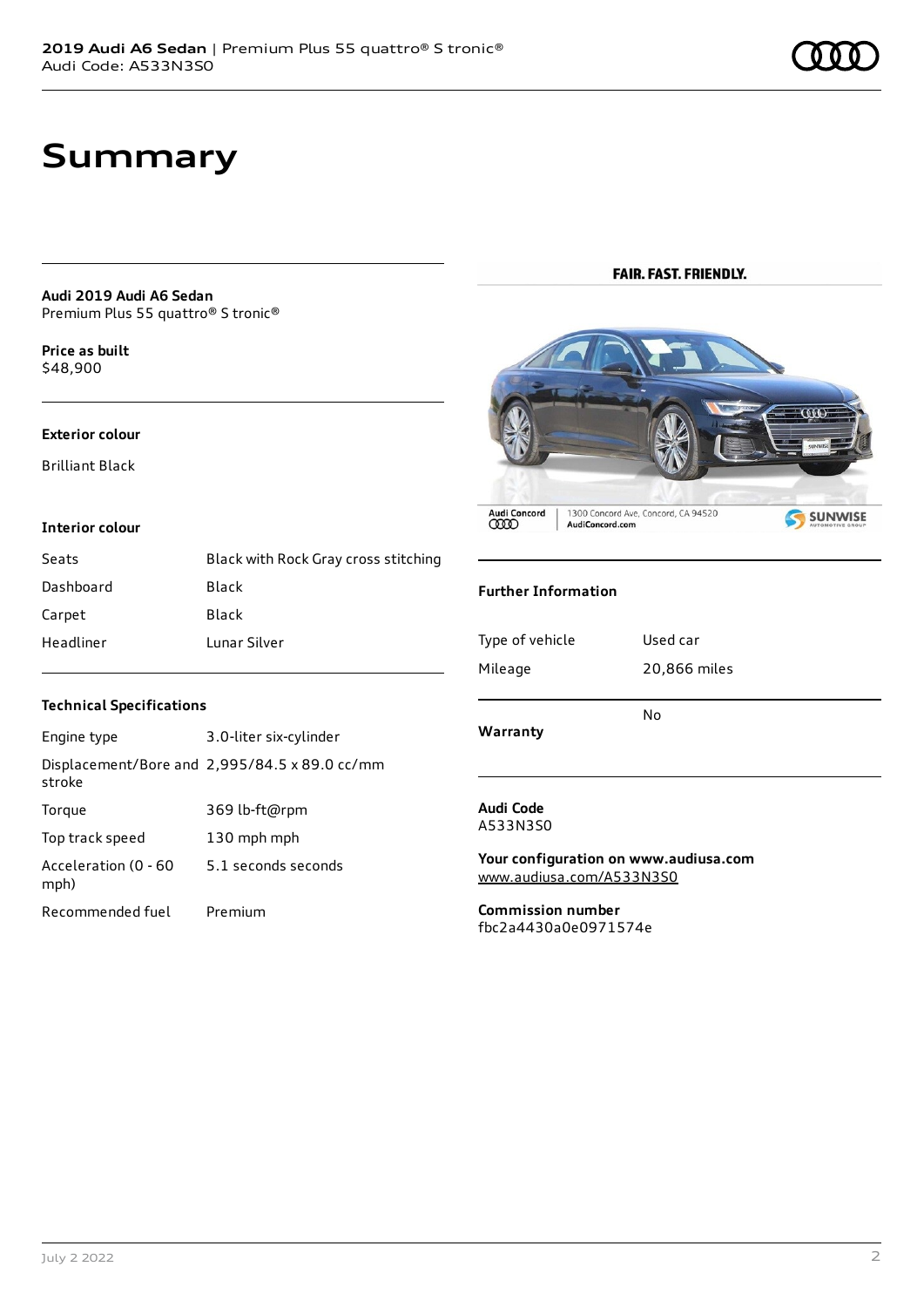

# **Standard features**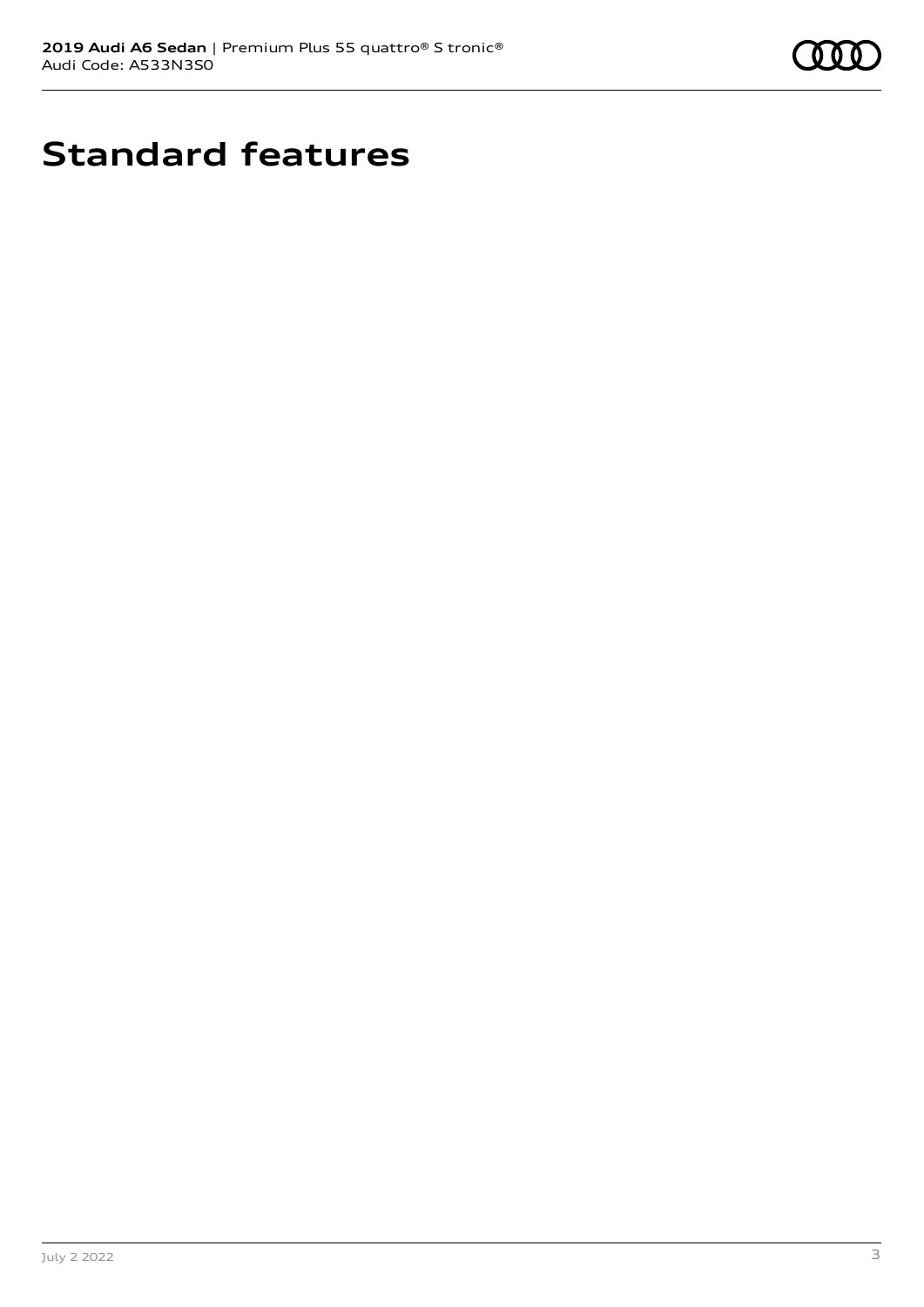# **Dealer remarks**

## OPTION PACKAGES

### PREMIUM PLUS PACKAGE

MMI navigation w/ touchscreen response, virtual cockpit, Bang and Olufsen premium 3D sound system, Audi phone box w/ wireless charging and antenna booster, advanced key, side assist, rear cross traffic, pre sense rear, power folding exterior mirrors, HD matrix design LED headlights w/ dynamic DRLs, high beam assist, headlight washer system, top view camera system

20 INCH SPORT PACKAGE Sport suspension AUDI BEAM RINGS REAR SIDE AIRBAGS

### KEY FEATURES INCLUDE

3.0L V6 335 hp / 369 ft. lbs., quattro AWD system, 7 speed S tronic transmission, MMI navigation w/ MMI touch response and traffic information online, smartphone interface, HomeLink, heated/ auto dimming exterior mirrors w/ memory, heated 8 way power front seats w/ driver memory, LED headlights, parking system plus, power adjustable steering column w/ memory, power sunroof, S line exterior, multi function steering wheel w/ shift paddles, pre sense basic/ city, LED DRLs and taillights w/ dynamic turn signals, rearview camera

### CARFAX AND WARRANTY DETAILS

[Vehicle](https://www.carfax.com/VehicleHistory/p/Report.cfx?partner=DLR_3&vin=WAUL2BF28KN055438) History Report

### WHY AUDI CONCORD

We are conveniently located in the East Bay a short drive from most Bay Area Cities. We are the highest rated Audi Dealership on [Yelp](https://www.yelp.com/biz/audi-concord-concord) and a recipient of multiple Audi Magna Elite Society [Awards](https://www.audiconcord.com/magna-society-award.htm) We have one of the Bay Area's largest selections of [new](https://www.audiconcord.com/new-inventory/index.htm) and [pre-owned](https://www.audiconcord.com/used-inventory/index.htm) luxury Audi inventories. Audi Concord is here to serve all your Audi Sales, Service, Parts and Collision needs in the the Bay Area. We know that you have high expectations so allow us the opportunity to exceed them and demonstrate our commitment to excellence. We look forward to serving you!

#### Disclaimer

Tax, Title and Tags and other applicable fees are not included in vehicle prices shown and must be paid by the purchaser. Horsepower calculations based on trim engine configuration. Fuel economy calculations based on original manufacturer data for trim engine configuration. While great effort is made to ensure the accuracy of the information on this site, errors do occur so please verify information with our customer service representatives. This is easily done by calling us at (925)-771-2888 or by visiting us at the dealership <u>(click here for [directions\).](https://www.audiconcord.com/dealership/directions.htm)</u><br>July 2 2022

"Audi Concord only sells vehicles in the state of California."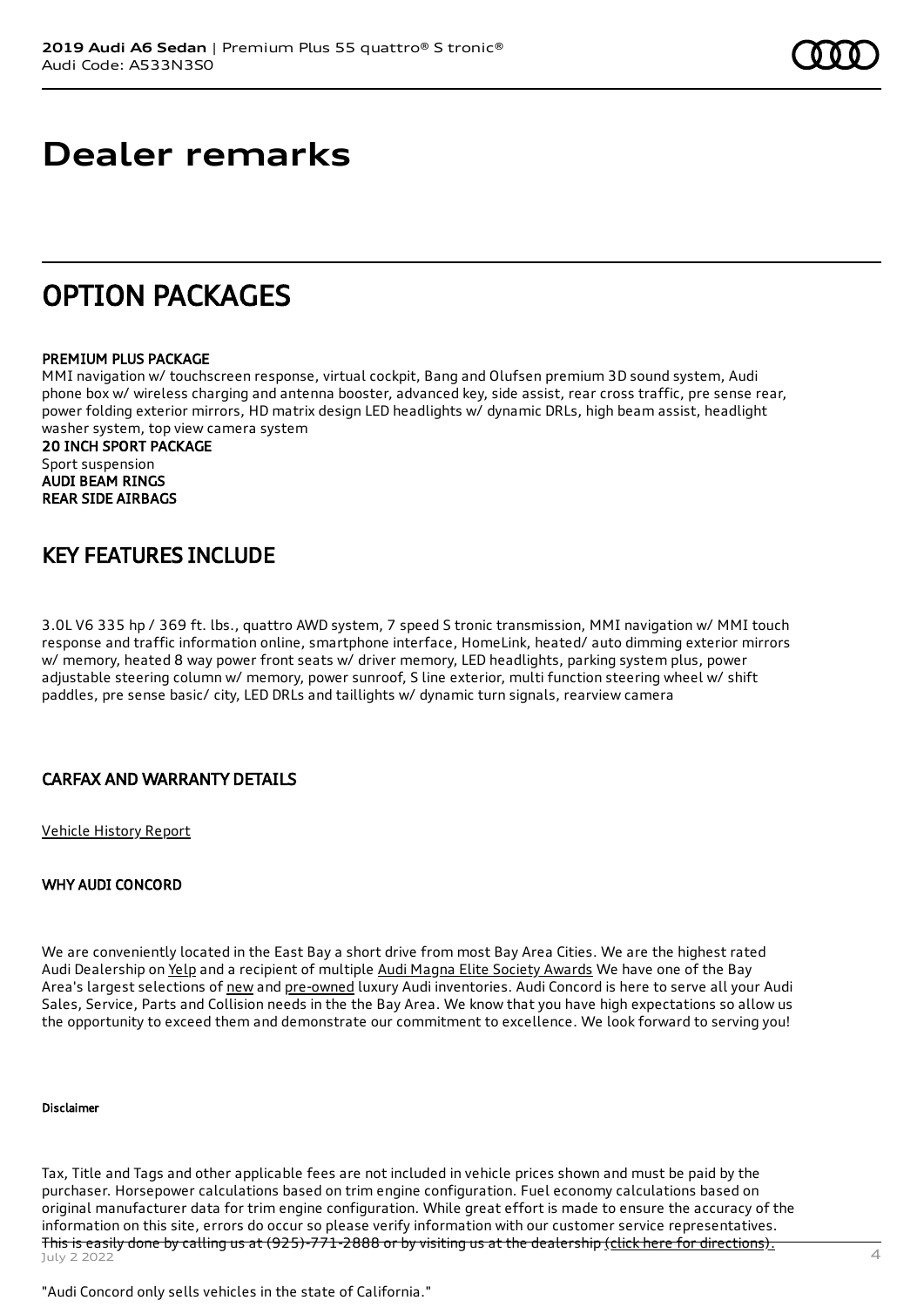# **Technical Specifications**

### **(1/2)**

| <b>Engineering   Performance</b> |                                                                                                                                    | Suspension                    |                                                                                           |
|----------------------------------|------------------------------------------------------------------------------------------------------------------------------------|-------------------------------|-------------------------------------------------------------------------------------------|
| Engine type                      | 3.0-liter six-cylinder                                                                                                             | Front axle                    | Five-link front independent steel                                                         |
| Acceleration (0 - 60<br>mph)     | 5.1 seconds seconds                                                                                                                | Rear axle                     | spring suspension<br>Five-link rear independent steel                                     |
| Power Level<br>Engine block      | 55<br>Aluminum-alloy                                                                                                               | Optional                      | spring suspension<br>Adaptive damping suspension                                          |
| Cylinder head                    | Induction/fuel injection Twin-scroll turbocharged/TFSI®<br>Aluminum-alloy                                                          | <b>Brake system</b>           |                                                                                           |
| Max. output ps/hp                | 335 @ rpm<br>Displacement/Bore and 2,995/84.5 x 89.0 cc/mm                                                                         | Front brakes<br>Rear brakes   | 13.3 (ventilated disc) in<br>13.0 (ventilated disc) in                                    |
| stroke<br>Top track speed        | 130 mph mph                                                                                                                        | Parking brake                 | Electromechanical                                                                         |
| Torque<br>Valvetrain             | 369 lb-ft@rpm<br>24-valve DOHC with Audi valvelift<br>system and variable valve timing                                             | <b>Body</b>                   |                                                                                           |
|                                  |                                                                                                                                    | Material                      | Multi-material body construction<br>(steel and aluminum composition)                      |
| <b>Electrical system</b>         |                                                                                                                                    | Corrosion protection          | Multistep anti-corrosion protection                                                       |
| Hybrid system battery            | 48 Volt/9.6Ah lithium-ion battery                                                                                                  | <b>Warranty   Maintenance</b> |                                                                                           |
| <b>Driveline</b>                 |                                                                                                                                    | Warranty                      | 4-year/50,000-mile new vehicle<br>limited warranty                                        |
| Transmission                     | Seven-speed S tronic® dual-clutch<br>automatic transmission with<br>quattro <sup>®</sup> all-wheel-drive with<br>ultra® technology | Maintenance                   | 12-month/10,000-mile (whichever<br>occurs first) NO CHARGE first<br>scheduled maintenance |
| <b>Steering</b>                  |                                                                                                                                    |                               |                                                                                           |
| Steering type                    | Electromechanical progressive<br>steering system                                                                                   |                               |                                                                                           |

Turning diameter, curb-36.4 ft

to-curb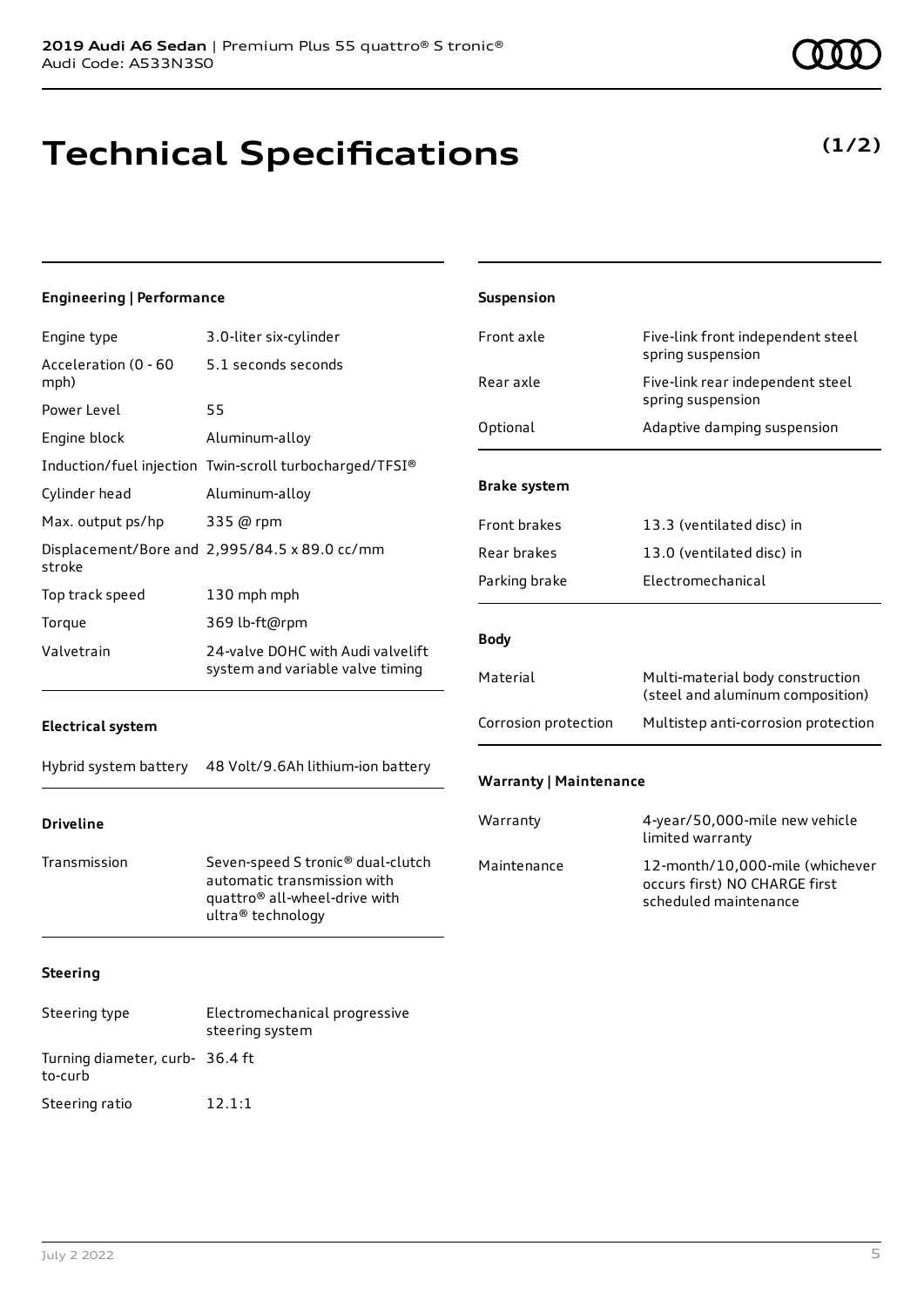# **Technical Specifications**

### **Exterior Measurements**

| Height                           | 57.4 in   |
|----------------------------------|-----------|
| Overall width without<br>mirrors | 74.3 in   |
| Length                           | 194.4 in  |
| Wheelbase                        | 115.1 in  |
| Drag coefficient                 | $0.29$ Cw |
| Overall width with<br>mirrors    | $83.1$ in |
| Track rear                       | 63.7 in   |
| <b>Track front</b>               | 64.2 in   |
| Curb weight                      | 4,266 lb  |

### **Interior measurements**

| Seating capacity                          | 5                    |
|-------------------------------------------|----------------------|
| Shoulder room, rear                       | 56.5 in              |
| Head room with front<br>sunroof           | 38.0 in              |
| Leg room, rear                            | 37.4 in              |
| Shoulder room, front                      | 57.8 in              |
| Head room with rear<br>sunroof            | 38.1 in              |
| Leg room, front                           | 41.3 in              |
| Cargo volume, rear<br>seatbacks up/folded | 13.7/NA cu ft, cu ft |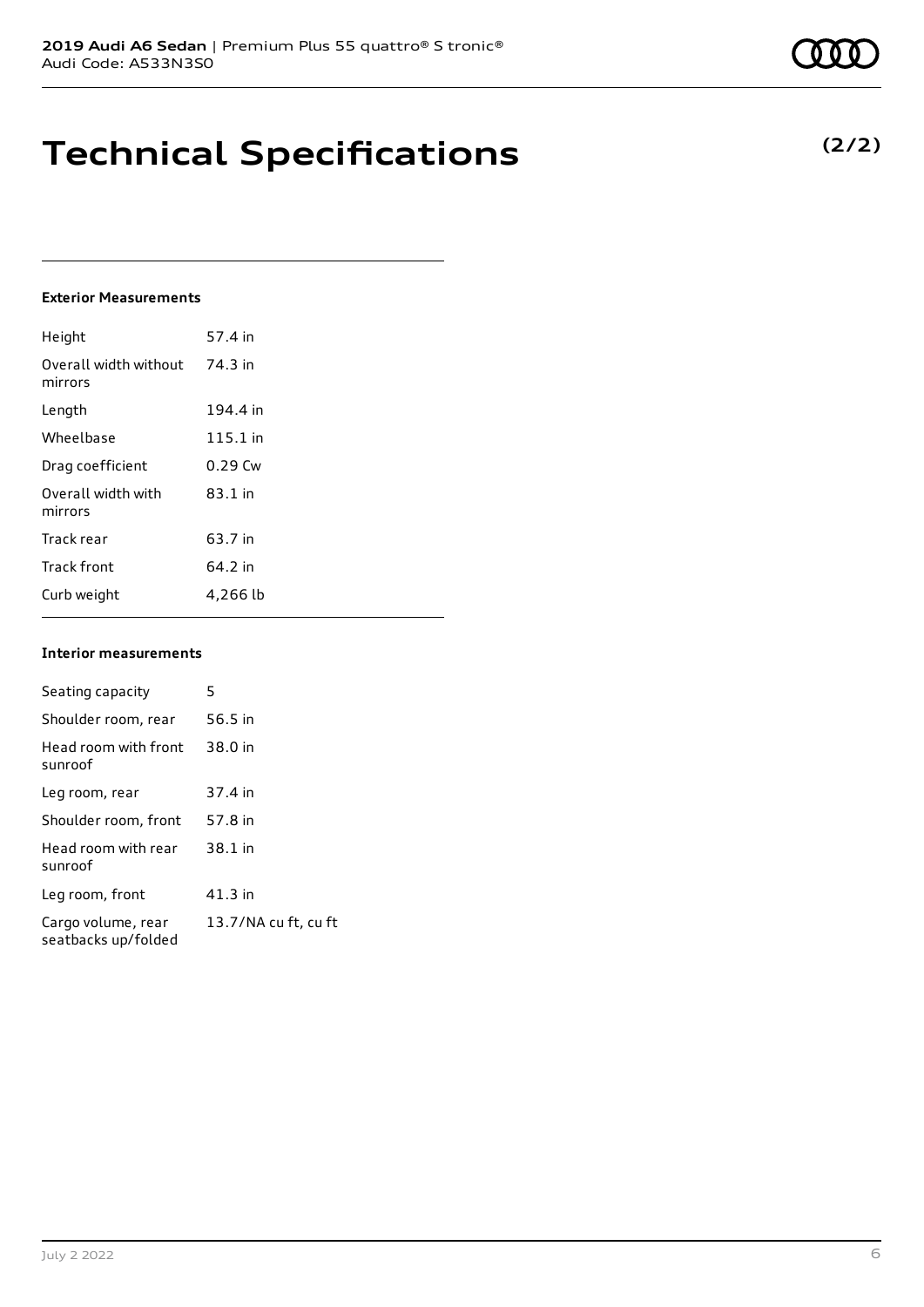## **Consumption- and emission**

**Consumption by NEDC**

combined 25 mpg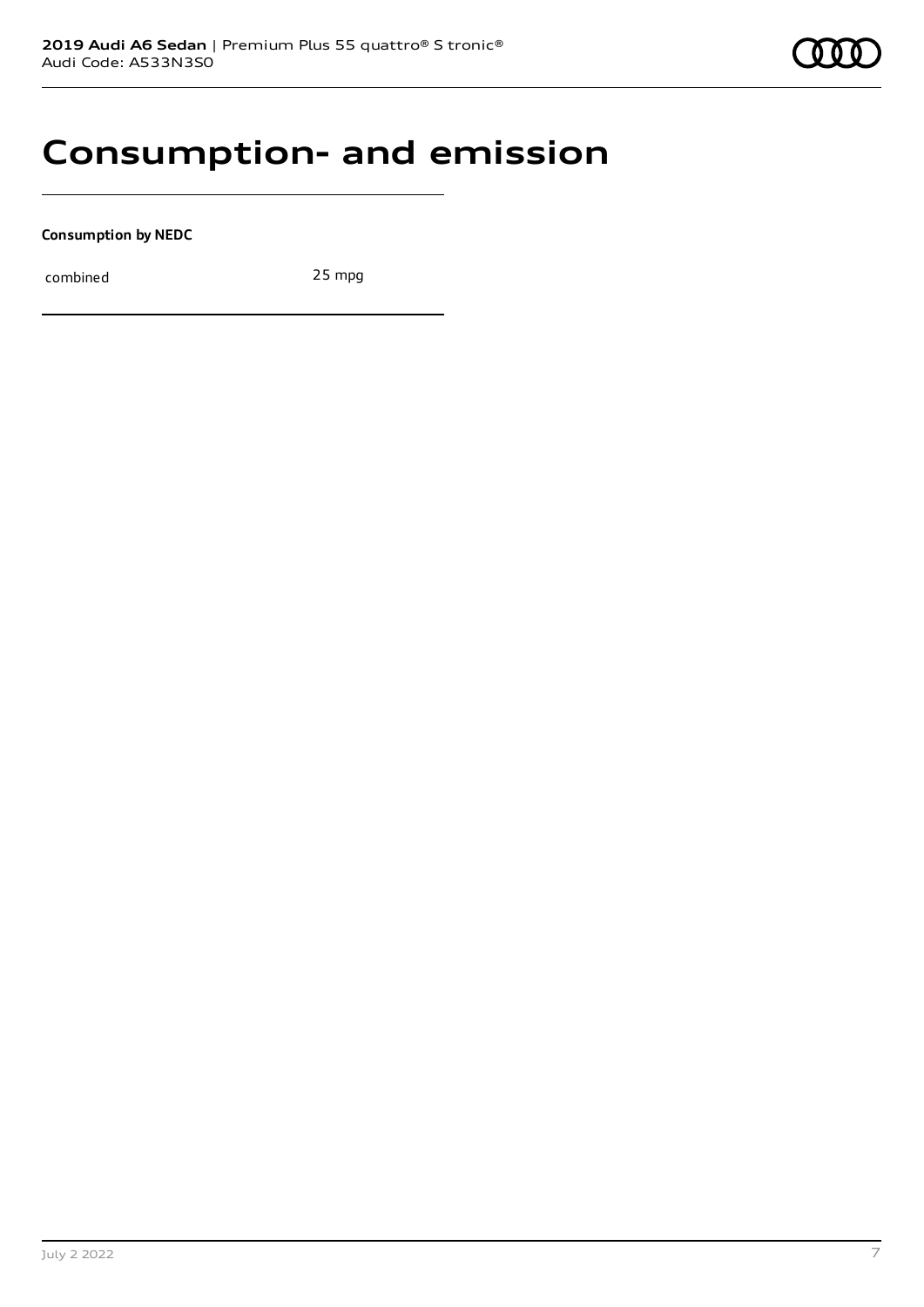# **Contact**

Dealer **Audi Concord**

1300 Concord Ave 94520 Concord CA

Phone: 9257712888 FAX: 9257712828

www: [https://www.audiconcord.com](https://www.audiconcord.com/)